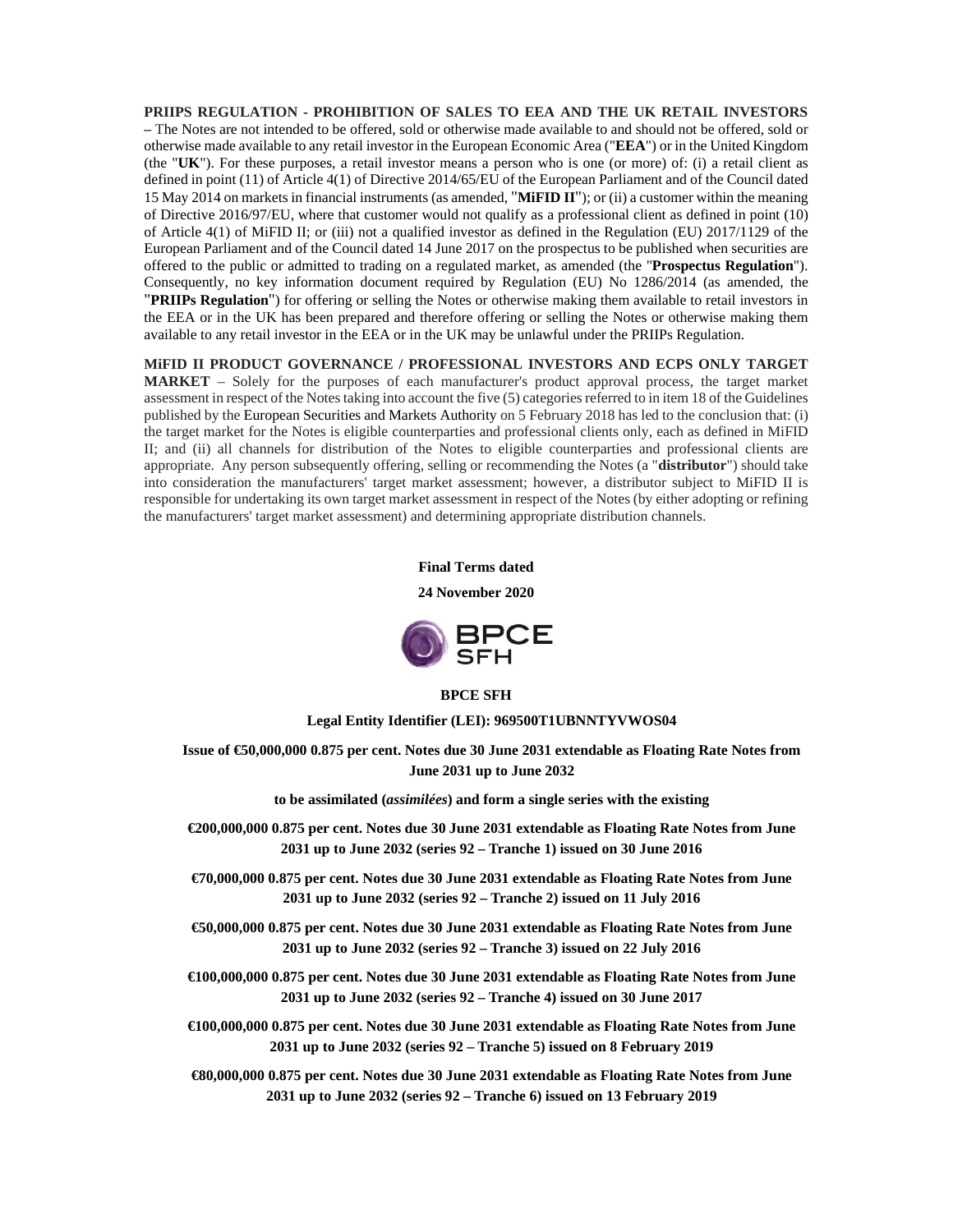- **€20,000,000 0.875 per cent. Notes due 30 June 2031 extendable as Floating Rate Notes from June 2031 up to June 2032 (series 92 – Tranche 7) issued on 8 March 2019**
- **€20,000,000 0.875 per cent. Notes due 30 June 2031 extendable as Floating Rate Notes from June 2031 up to June 2032 (series 92 – Tranche 8) issued on 23 April 2019**
- **€30,000,000 0.875 per cent. Notes due 30 June 2031 extendable as Floating Rate Notes from June 2031 up to June 2032 (series 92 – Tranche 9) issued on 23 April 2019**
- **€30,000,000 0.875 per cent. Notes due 30 June 2031 extendable as Floating Rate Notes from June 2031 up to June 2032 (series 92 – Tranche 10) issued on 26 April 2019**
- **€100,000,000 0.875 per cent. Notes due 30 June 2031 extendable as Floating Rate Notes from June 2031 up to June 2032 (series 92 – Tranche 11) issued on 12 July 2019**
- **€70,000,000 0.875 per cent. Notes due 30 June 2031 extendable as Floating Rate Notes from June 2031 up to June 2032 (series 92 – Tranche 12) issued on 25 July 2019**
- **€30,000,000 0.875 per cent. Notes due 30 June 2031 extendable as Floating Rate Notes from June 2031 up to June 2032 (series 92 – Tranche 13) issued on 26 July 2019**
- **€30,000,000 0.875 per cent. Notes due 30 June 2031 extendable as Floating Rate Notes from June 2031 up to June 2032 (series 92 – Tranche 14) issued on 14 August 2019**
- **€45,000,000 0.875 per cent. Notes due 30 June 2031 extendable as Floating Rate Notes from June 2031 up to June 2032 (series 92 – Tranche 15) issued on 14 August 2019**
- **€35,000,000 0.875 per cent. Notes due 30 June 2031 extendable as Floating Rate Notes from June 2031 up to June 2032 (series 92 – Tranche 16) issued on 20 January 2020**
- **€75,000,000 0.875 per cent. Notes due 30 June 2031 extendable as Floating Rate Notes from June 2031 up to June 2032 (series 92 – Tranche 17) issued on 3 February 2020**
- **€40,000,000 0.875 per cent. Notes due 30 June 2031 extendable as Floating Rate Notes from June 2031 up to June 2032 (series 92 – Tranche 18) issued on 5 February 2020**
- **€60,000,000 0.875 per cent. Notes due 30 June 2031 extendable as Floating Rate Notes from June 2031 up to June 2032 (series 92 – Tranche 19) issued on 21 April 2020**
- **€50,000,000 0.875 per cent. Notes due 30 June 2031 extendable as Floating Rate Notes from June 2031 up to June 2032 (series 92 – Tranche 20) issued on 28 October 2020**
- **€30,000,000 0.875 per cent. Notes due 30 June 2031 extendable as Floating Rate Notes from June 2031 up to June 2032 (series 92 – Tranche 21 issued on 12 November 2020)**

#### **and**

**€30,000,000 0.875 per cent. Notes due 30 June 2031 extendable as Floating Rate Notes from June 2031 up to June 2032 (series 92 – Tranche 22 issued on 13 November 2020) (together, the "Existing Notes")** 

**under the €40,000,000,000 Euro Medium Term Note Programme for the issue of** *obligations de financement de l'habitat* **and other privileged notes** 

> **Series No.: 92 Tranche No.: 23**

**Issue Price: 111.167 per cent.**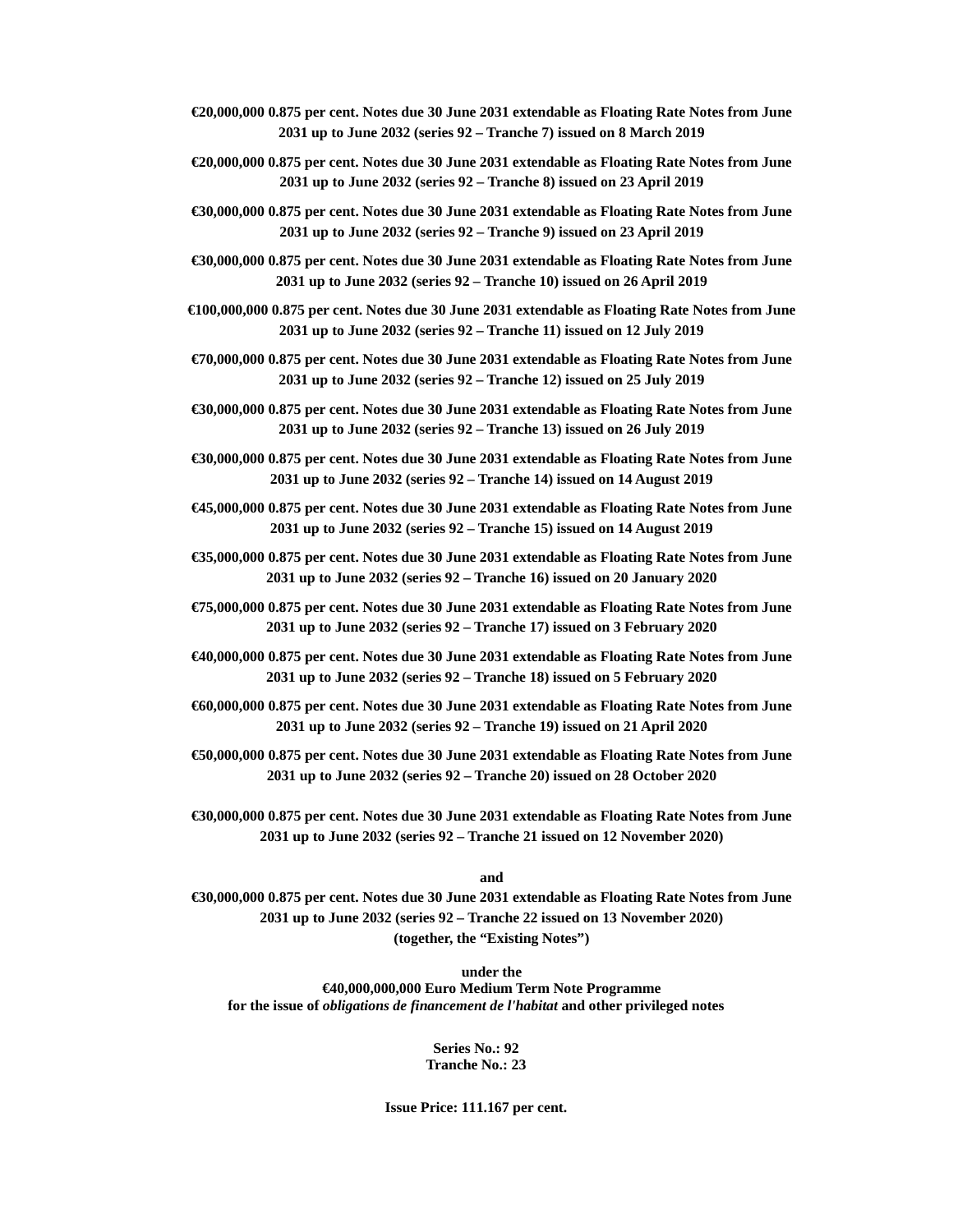### **Dealer**

### **Barclays Bank Ireland PLC**

## **PART A - CONTRACTUAL TERMS**

Terms used herein shall be deemed to be defined as such for the purposes of the terms and conditions (the "**Conditions**") which are the 2016 Conditions which are incorporated by reference in the base prospectus dated 14 May 2020 which received visa No. 20-198 from the *Autorité des marchés financiers* (the "**AMF**") on 14 May 2020, as supplemented by supplement dated 6 October 2020 which received visa No.20-491 from the AMF on 6 October 2020 (together, the "**Base Prospectus**") which together constitute a base prospectus for the purposes of the Prospectus Regulation (as defined below).

This document constitutes the final terms (the "**Final Terms**") relating to the notes described herein (the "**Notes**") for the purposes of Article 8.4 of the Prospectus Regulation and must be read in conjunction with such Base Prospectus in order to obtain all the relevant information, save in respect of section entitled "*Terms and Conditions of the French Law Notes*" which is replaced by the 2016 Conditions. The Base Prospectus and these Final Terms are available for viewing on the websites of BPCE (www.bpce.fr) and of the AMF (www.amf-france.org) and during normal business hours at the registered office of the Issuer (50, avenue Pierre Mendès France – 75201 Paris Cedex 13 – France) where copies may be obtained.

"**Prospectus Regulation**" means Regulation (EU) 2017/1129 of the European Parliament and of the Council of 14 June 2017 on the prospectus to be published when securities are offered to the public or admitted to trading on a regulated market, as amended.

| 1. | (i)                                       | <b>Series Number:</b>              | 92                                                                                                                                                                                                                      |  |
|----|-------------------------------------------|------------------------------------|-------------------------------------------------------------------------------------------------------------------------------------------------------------------------------------------------------------------------|--|
|    | (ii)                                      | <b>Tranche Number:</b>             | 23                                                                                                                                                                                                                      |  |
| 2. | <b>Specified Currency:</b>                |                                    | Euro (" $\epsilon$ ")                                                                                                                                                                                                   |  |
| 3. | <b>Aggregate Nominal Amount of Notes:</b> |                                    |                                                                                                                                                                                                                         |  |
|    | (i)                                       | Series:                            | $\bigoplus$ , 345, 000, 000                                                                                                                                                                                             |  |
|    | (ii)                                      | Tranche:                           | €50,000,000                                                                                                                                                                                                             |  |
| 4. |                                           | <b>Issue Price:</b>                | 111.167 per cent. of the Aggregate Nominal Amount of<br>the Tranche plus accrued interest of $\in$ 78,595.89 for the<br>period from, and including, the Interest Commencement<br>Date to, but excluding, the Issue Date |  |
| 5. | <b>Specified Denomination(s):</b>         |                                    | €100,000                                                                                                                                                                                                                |  |
| 6. | (i)                                       | <b>Issue Date:</b>                 | 26 November 2020                                                                                                                                                                                                        |  |
|    | (ii)                                      | <b>Interest Commencement Date:</b> | 30 June 2020                                                                                                                                                                                                            |  |
| 7. | <b>Final Maturity Date:</b>               |                                    | 30 June 2031                                                                                                                                                                                                            |  |
| 8. | <b>Extended Final Maturity Date:</b>      |                                    | Interest Payment Date falling on, or nearest to 30 June<br>2032                                                                                                                                                         |  |
| 9. |                                           | <b>Interest Basis:</b>             | Fixed/Floating Rate                                                                                                                                                                                                     |  |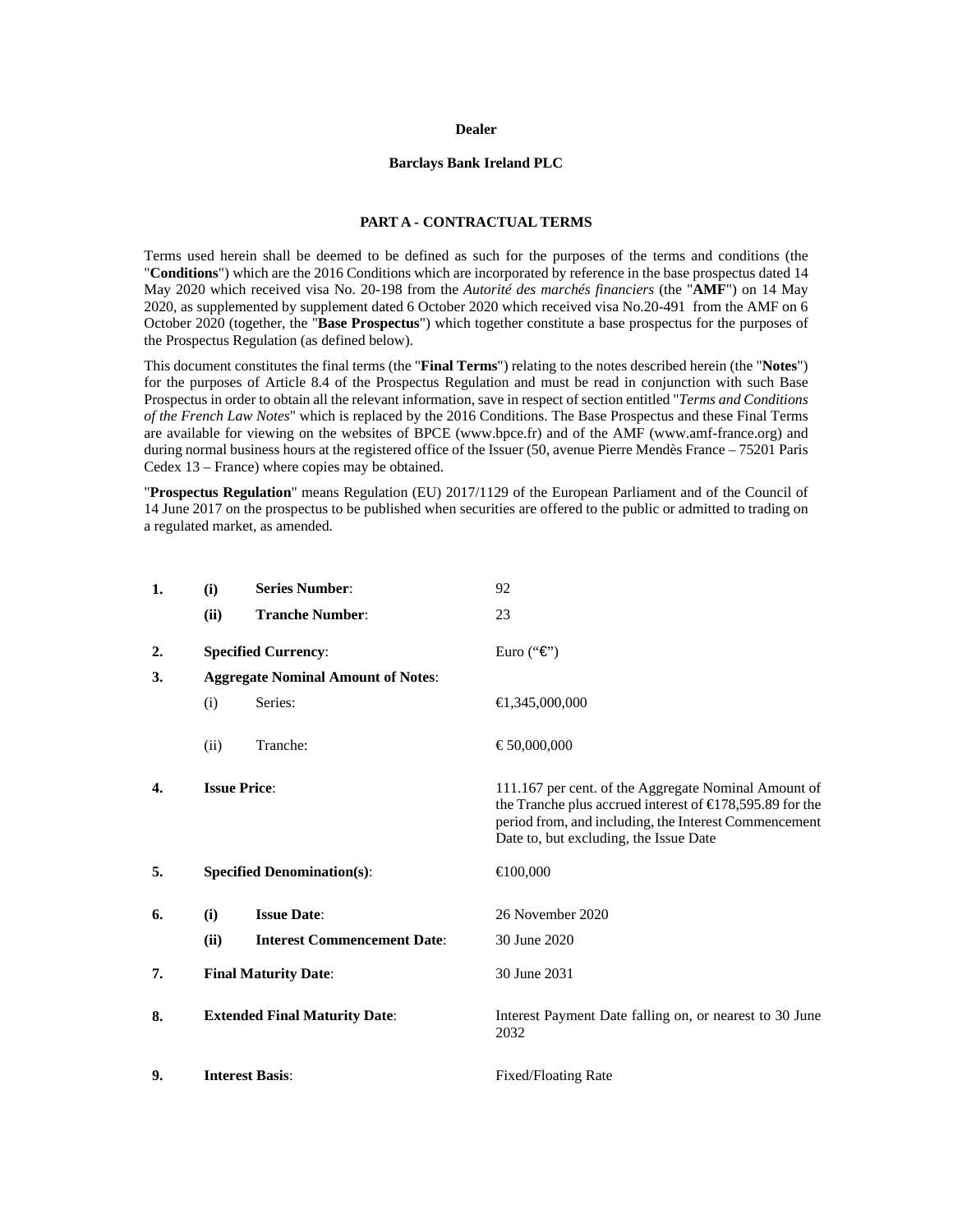| 10. | <b>Redemption/Payment Basis:</b> | Subject to any purchase and cancellation or early<br>redemption, the Notes will be redeemed on the Final<br>Maturity Date or the Extended Final Maturity Date, as<br>the case may be at 100 per cent. of their Specified<br>Denomination<br>(further particulars specified below) |
|-----|----------------------------------|-----------------------------------------------------------------------------------------------------------------------------------------------------------------------------------------------------------------------------------------------------------------------------------|
| 11. | <b>Change of Interest Basis:</b> | Applicable – Fixed/Floating Rate ( <i>Further particulars</i><br>specified below in "Fixed/Floating Rate Notes<br>Fixed/Fixed Rate Notes or Floating/Floating Rate<br><i>Notes Provisions</i> ")                                                                                  |
| 12. | <b>Put/Call Options:</b>         | Not Applicable                                                                                                                                                                                                                                                                    |

**13. Date of corporate authorisations for issuance of Notes obtained**: Decisions of the *Conseil d'administration* (Board of Directors) of the Issuer (i) dated 13 December 2019 authorising the issue of *obligations de financement de l'habitat* and other resources benefiting from the *privilège* referred to in Article L.513-11 of the French Monetary and Financial Code (*Code monétaire et financier*) up to  $\epsilon$ 10,000,000,000 for the period of one  $(1)$  year from 13 December 2019 and  $(ii)$  dated 25 September 2020 authorising the quarterly programme of borrowings benefiting from such *privilège* up to

€2,000,000,000 for the fourth quarter of 2020.

the Notes are redeemed in full, all such dates being subject to adjustment in accordance with the Business

Day Convention set out in (v) below

## **PROVISIONS RELATING TO REDEMPTION**

| 14. | <b>Fixed Rate Notes Provisions:</b>    |                                         | Applicable before the Switch Date                                                                                                                                                                                                                                                                                                                                                                          |  |
|-----|----------------------------------------|-----------------------------------------|------------------------------------------------------------------------------------------------------------------------------------------------------------------------------------------------------------------------------------------------------------------------------------------------------------------------------------------------------------------------------------------------------------|--|
|     | (i)                                    | Rate of Interest:                       | 0.875 per cent. per annum payable annually in arrear                                                                                                                                                                                                                                                                                                                                                       |  |
|     | (ii)                                   | Interest Payment Date(s):               | 30 June in each year, from and including 30 June 2021<br>up to and including the Final Maturity Date                                                                                                                                                                                                                                                                                                       |  |
|     | (iii)                                  | Fixed Coupon Amount(s):                 | Rate of Interest $\times$ Specified Denomination $\times$ Day Count<br>Fraction                                                                                                                                                                                                                                                                                                                            |  |
|     |                                        |                                         | (i.e. €875 per €100,000 Specified Denomination)                                                                                                                                                                                                                                                                                                                                                            |  |
|     | (iv)                                   | Broken Amount(s):                       | Not Applicable                                                                                                                                                                                                                                                                                                                                                                                             |  |
|     | (v)                                    | Day Count Fraction (Condition $5(a)$ ): | Actual/Actual-ICMA Unadjusted                                                                                                                                                                                                                                                                                                                                                                              |  |
|     | (vi)                                   | Determination Date(s):                  | 30 June in each year                                                                                                                                                                                                                                                                                                                                                                                       |  |
|     | (vii)                                  | Payment on non-Business Days:           | As per the Conditions                                                                                                                                                                                                                                                                                                                                                                                      |  |
| 15. | <b>Floating Rate Notes Provisions:</b> |                                         | Applicable after the Switch Date                                                                                                                                                                                                                                                                                                                                                                           |  |
|     | (i)                                    | <b>Interest Periods:</b>                | The period from and including the Final Maturity Date<br>to but excluding the first Specified Interest Payment<br>Date and each successive period from and including a<br>Specified Interest Payment Date to but excluding the<br>next succeeding Specified Interest Payment Date, up to<br>and excluding the Extended Final Maturity Date or, if<br>earlier, the Specified Interest Payment Date on which |  |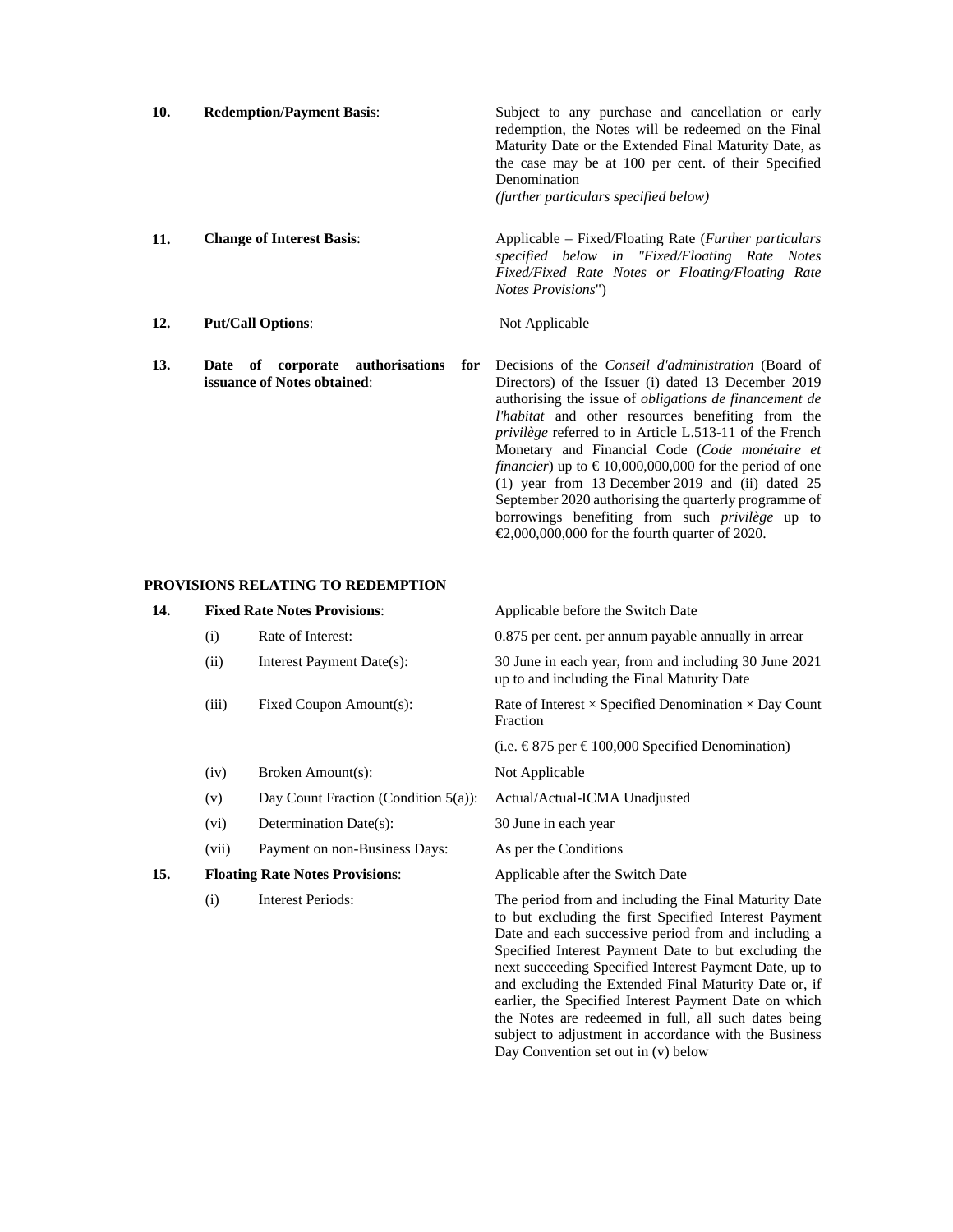|     | (ii)   | <b>Specified Interest Payment Dates:</b>                                                                                    | Payable monthly in arrear on the 30th of each month,<br>from and including 30 July 2031, up to and including 30<br>June 2032, all such dates being subject to adjustment in<br>accordance with the Business Day Convention set out in<br>$(v)$ below |
|-----|--------|-----------------------------------------------------------------------------------------------------------------------------|------------------------------------------------------------------------------------------------------------------------------------------------------------------------------------------------------------------------------------------------------|
|     | (iii)  | First Specified Interest Payment Date:                                                                                      | Specified Interest Payment Date falling on, or nearest to,<br>30 July 2031                                                                                                                                                                           |
|     | (iv)   | <b>Interest Period Date:</b>                                                                                                | Specified Interest Payment Date                                                                                                                                                                                                                      |
|     | (v)    | <b>Business Day Convention:</b>                                                                                             | Modified Following Business Day Convention                                                                                                                                                                                                           |
|     | (vi)   | Business Centre (Condition 5(a)):                                                                                           | Not Applicable                                                                                                                                                                                                                                       |
|     | (vii)  | Manner in which the Rate of Interest<br>is/are to be determined:                                                            | <b>Screen Rate Determination</b>                                                                                                                                                                                                                     |
|     | (viii) | Party responsible for calculating the<br>Rate of Interest and/or Interest<br>Amount (if not the Note Calculation<br>Agent): | Not Applicable                                                                                                                                                                                                                                       |
|     | (ix)   | Rate<br>Determination<br>Screen<br>(Condition $5(c)(iii)(C)$ ):                                                             | Applicable                                                                                                                                                                                                                                           |
|     |        | <b>Relevant Rate:</b>                                                                                                       | EURIBOR 1 month                                                                                                                                                                                                                                      |
|     |        | <b>Interest Determination Dates:</b>                                                                                        | Two TARGET Business Days prior to the first day in<br>each Interest Period                                                                                                                                                                           |
|     |        | Relevant Screen Page:<br>$\qquad \qquad \blacksquare$                                                                       | <b>Reuters EURIBOR01</b>                                                                                                                                                                                                                             |
|     |        | Relevant Screen Page Time:<br>$\overline{\phantom{a}}$                                                                      | Not Applicable                                                                                                                                                                                                                                       |
|     | (x)    | <b>FBF</b><br>Determination<br>(Condition)<br>$5(c)(iii)(B))$ :                                                             | Not Applicable                                                                                                                                                                                                                                       |
|     | (xi)   | (Condition<br>Determination<br><b>ISDA</b><br>$5(c)(iii)(A))$ :                                                             | Not Applicable                                                                                                                                                                                                                                       |
|     | (xii)  | Margin:                                                                                                                     | $+0.135$ per cent. <i>per annum</i>                                                                                                                                                                                                                  |
|     | (xiii) | Rate Multiplier:                                                                                                            | Not Applicable                                                                                                                                                                                                                                       |
|     | (xiv)  | Minimum Rate of Interest:                                                                                                   | 0.00 per cent. per annum                                                                                                                                                                                                                             |
|     | (xv)   | Maximum Rate of Interest:                                                                                                   | Not Applicable                                                                                                                                                                                                                                       |
|     | (xvi)  | Day Count Fraction (Condition $5(a)$ ):                                                                                     | Actual/360, Adjusted                                                                                                                                                                                                                                 |
| 16. |        | <b>Fixed/Floating Rate Notes Provisions:</b>                                                                                | Applicable                                                                                                                                                                                                                                           |
|     | (i)    | Issuer Change of Interest Basis:                                                                                            | Not Applicable                                                                                                                                                                                                                                       |
|     | (ii)   | Automatic Change of Interest<br>Basis:                                                                                      | Applicable                                                                                                                                                                                                                                           |
|     | (iii)  | Rate of Interest applicable to the<br>Interest Periods preceding the Switch<br>Date (excluded):                             | Determined in accordance with Condition 5(b), as<br>though the Note was a Fixed Rate Note with further<br>variables set out in item 14 of these Final Terms                                                                                          |
|     | (iv)   | Rate of Interest applicable to the<br>Interest Periods following the Switch<br>Date (included):                             | Determined in accordance with Condition 5(c), as<br>though the Note was a Floating Rate Note with further<br>variables set out in item 15 of these Final Terms                                                                                       |
|     | (v)    | <b>Switch Date:</b>                                                                                                         | The Interest Determination Date falling immediately<br>before the Final Maturity Date                                                                                                                                                                |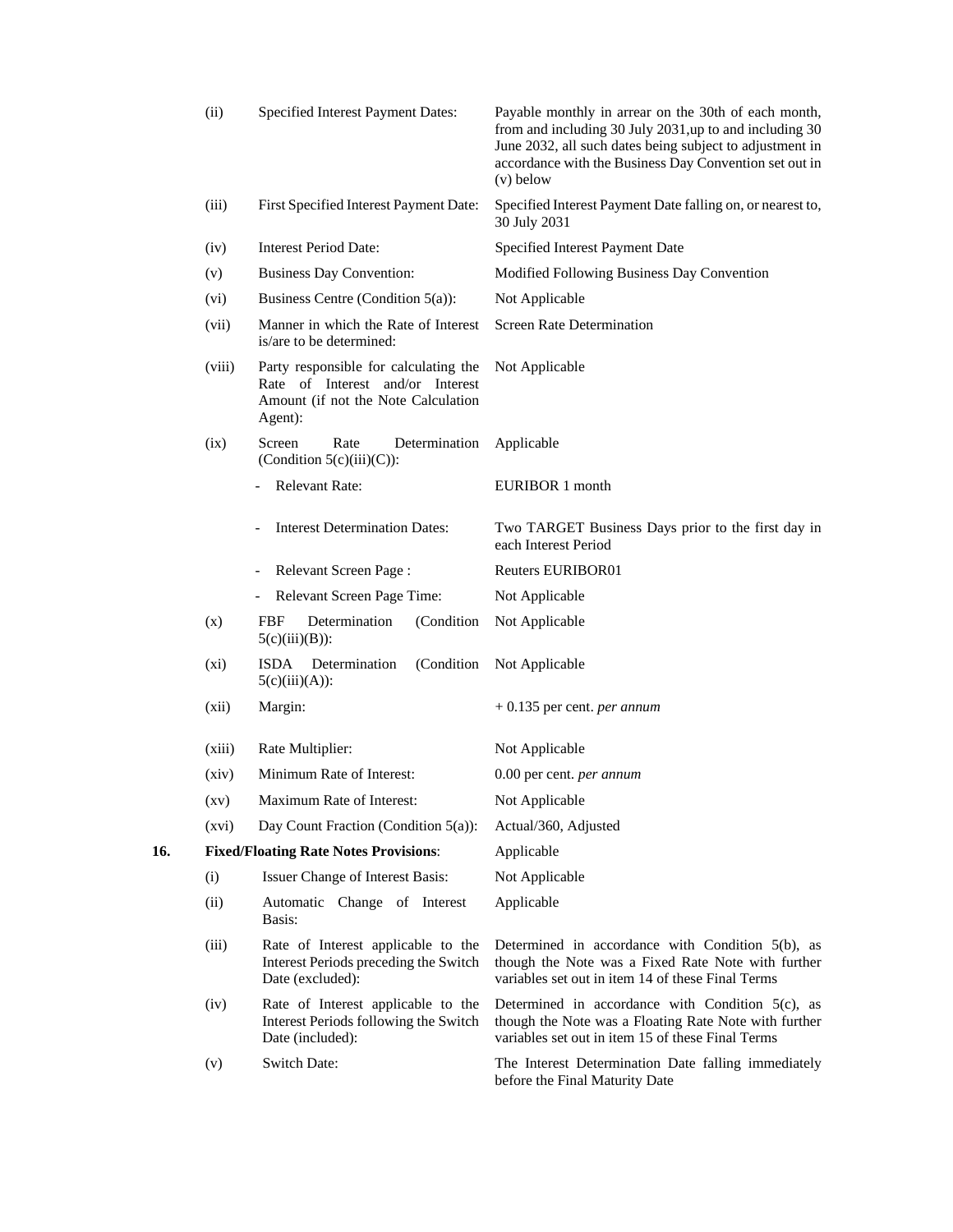|                       | (vi)                                                                                                                                         | Minimum notice period required for Not Applicable<br>notice from the Issuer:                                   |                                                                                      |
|-----------------------|----------------------------------------------------------------------------------------------------------------------------------------------|----------------------------------------------------------------------------------------------------------------|--------------------------------------------------------------------------------------|
| 17.                   | <b>Zero Coupon Notes Provisions</b>                                                                                                          |                                                                                                                | Not Applicable                                                                       |
|                       |                                                                                                                                              | PROVISIONS RELATING TO REDEMPTION                                                                              |                                                                                      |
| 18.                   |                                                                                                                                              | <b>Call Option:</b>                                                                                            | Not Applicable                                                                       |
| 19.                   |                                                                                                                                              | <b>Put Option:</b>                                                                                             | Not Applicable                                                                       |
| 20.                   |                                                                                                                                              | <b>Final Redemption Amount of each Note:</b>                                                                   | $\bigoplus$ 00,000 per Specified Denomination                                        |
| 21.                   |                                                                                                                                              | <b>Redemption by Instalment:</b>                                                                               | Not Applicable                                                                       |
| 22.                   |                                                                                                                                              | <b>Early Redemption Amount:</b>                                                                                |                                                                                      |
|                       |                                                                                                                                              | Early Redemption Amount of each Note<br>payable on early redemption as set out in the<br>Terms and Conditions: | $\bigoplus$ 00,000 per Specified Denomination                                        |
| 23.                   |                                                                                                                                              | <b>Purchases (Condition 6(h)):</b>                                                                             | The Notes purchased may be held and resold as set<br>out in the Terms and Conditions |
|                       |                                                                                                                                              | <b>GENERAL PROVISIONS APPLICABLE TO THE NOTES</b>                                                              |                                                                                      |
| 24.                   |                                                                                                                                              | <b>Governing law:</b>                                                                                          | French law                                                                           |
| 25.                   |                                                                                                                                              | <b>Form of Notes:</b>                                                                                          | <b>Dematerialised Notes</b>                                                          |
|                       | (i)                                                                                                                                          | Form of Dematerialised Notes:                                                                                  | Bearer form (au porteur)                                                             |
|                       | (ii)                                                                                                                                         | <b>Registration Agent:</b>                                                                                     | Not Applicable                                                                       |
|                       | (iii)                                                                                                                                        | Temporary Global Certificate:                                                                                  | Not Applicable                                                                       |
| 26.                   | <b>Financial Centre or other special provisions</b><br>Not Applicable<br>relating to payment dates for the purposes<br>of Condition $7(g)$ : |                                                                                                                |                                                                                      |
| 27.                   | <b>Talons for future Coupons or Receipts to be</b><br>attached to Definitive Materialised Notes<br>(and dates on which such Talons mature):  |                                                                                                                | Not Applicable                                                                       |
| 28.                   |                                                                                                                                              | Masse (Condition 10):                                                                                          |                                                                                      |
|                       | (i)                                                                                                                                          | Representative:                                                                                                | As per Condition 10                                                                  |
|                       | (ii)                                                                                                                                         | Alternative Representative:                                                                                    | As per Condition 10                                                                  |
| <b>RESPONSIBILITY</b> | (iii)                                                                                                                                        | Remuneration of Representative:                                                                                | As per Condition 10                                                                  |
|                       |                                                                                                                                              | I accept responsibility for the information contained in these Final Terms.                                    |                                                                                      |

Signed on behalf of BPCE SFH:

By:

Jean-Philippe BERTHAUT, *Directeur Général Délégué* Duly authorised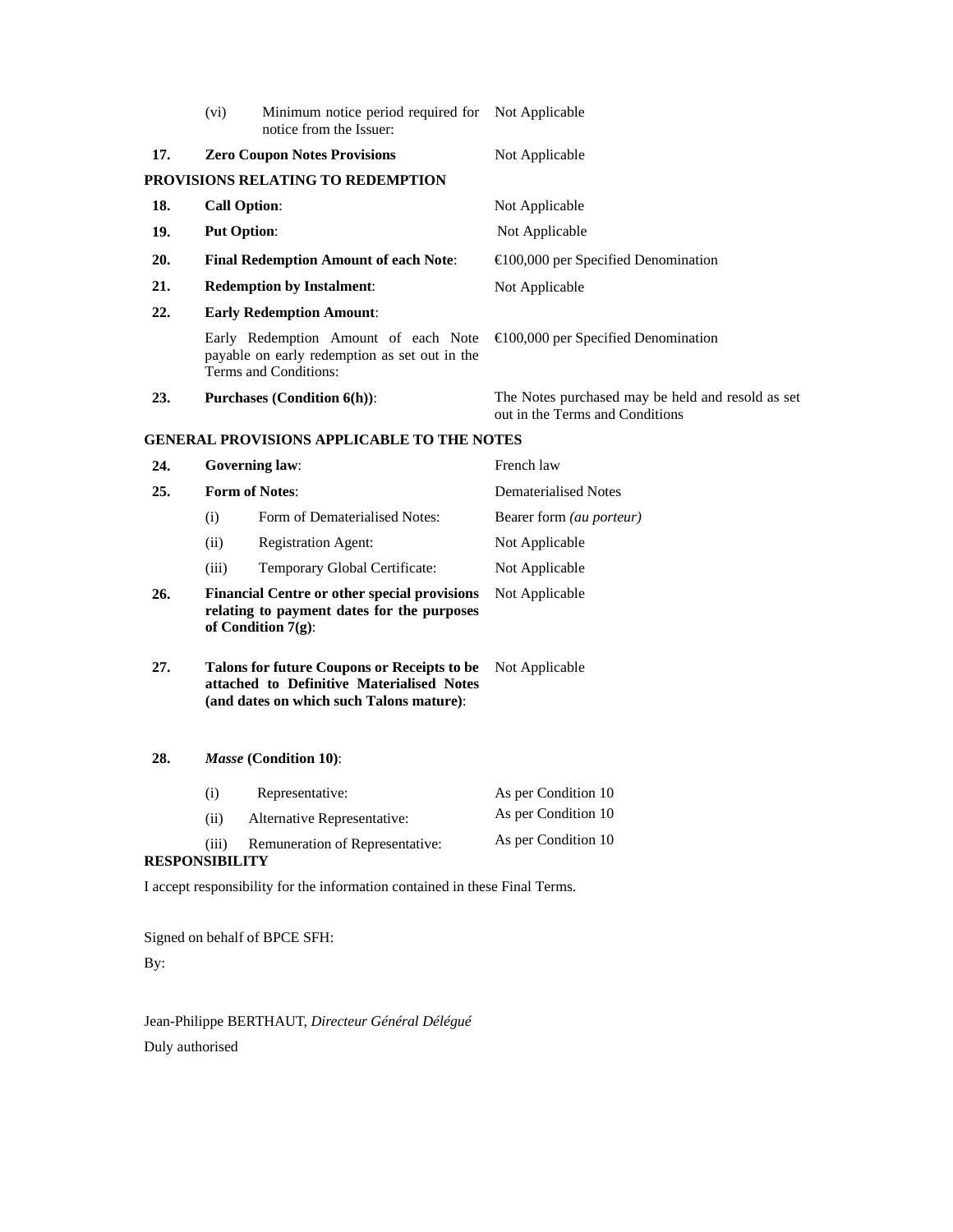# **PART B - OTHER INFORMATION**

# **1. LISTING AND ADMISSION TO TRADING**

| (i)   | Listing:                                                                                                                                                                                               | <b>Euronext Paris</b>                                                                                                                                                                                                                                                                                                                                                                                                                                                  |
|-------|--------------------------------------------------------------------------------------------------------------------------------------------------------------------------------------------------------|------------------------------------------------------------------------------------------------------------------------------------------------------------------------------------------------------------------------------------------------------------------------------------------------------------------------------------------------------------------------------------------------------------------------------------------------------------------------|
| (ii)  | (a) Admission to trading:                                                                                                                                                                              | Application has been made by the Issuer (or on its<br>behalf) for the Notes to be admitted to trading on<br>Euronext Paris with effect from the Issue Date                                                                                                                                                                                                                                                                                                             |
|       | (b) Regulated Markets or equivalent markets<br>on which, to the knowledge of the Issuer,<br>securities of the same class of the Notes to be<br>admitted to trading are already admitted to<br>trading: | Not Applicable                                                                                                                                                                                                                                                                                                                                                                                                                                                         |
| (iii) | Estimate of total expenses related to<br>admission to trading:                                                                                                                                         | $\epsilon$ ,000 (including the AMF fees)                                                                                                                                                                                                                                                                                                                                                                                                                               |
| 2.    | <b>RATINGS</b>                                                                                                                                                                                         |                                                                                                                                                                                                                                                                                                                                                                                                                                                                        |
|       | Ratings:                                                                                                                                                                                               | The Notes are expected to be rated:                                                                                                                                                                                                                                                                                                                                                                                                                                    |
|       |                                                                                                                                                                                                        | AAA by S&P Global Markets Europe Limited; and                                                                                                                                                                                                                                                                                                                                                                                                                          |
|       |                                                                                                                                                                                                        | Aaa by Moody's Investors Service Ltd.                                                                                                                                                                                                                                                                                                                                                                                                                                  |
|       |                                                                                                                                                                                                        | Each of the above agencies is established in the<br>European Union and registered under Regulation (EC)<br>1060/2009 of the European Parliament and the<br>Council of 16 September 2009 on credit rating<br>agencies, as amended (the "CRA Regulation") and<br>included in the list of registered credit rating agencies<br>published on the website of the European Securities<br>and Markets Authority (www.esma.europa.eu) in<br>accordance with the CRA Regulation |

## **3. INTERESTS OF NATURAL AND LEGAL PERSONS INVOLVED IN THE ISSUE**

Save as discussed in sections "Subscription and Sale" and "Risk factors – Risks related to the Issuer - Certain conflicts of interest" of the Base Prospectus, so far as the Issuer is aware, no person involved in the offer of the Notes has an interest material to the issue.

### **4. YIELD**

|    | Indication of yield:                                                                                                                               | $-0.169$ per cent. <i>per annum</i> |
|----|----------------------------------------------------------------------------------------------------------------------------------------------------|-------------------------------------|
| 5. | <b>OPERATIONAL INFORMATION</b>                                                                                                                     |                                     |
|    | <b>ISIN</b> Code:                                                                                                                                  | FR0013186046                        |
|    | Common Code:                                                                                                                                       | 143854825                           |
|    | Depositaries:                                                                                                                                      |                                     |
|    | Euroclear France to act as Central Yes<br>(a)<br>Depositary:                                                                                       |                                     |
|    | Common Depositary for Euroclear<br>(b)<br>Bank and Clearstream Banking, S.A.:                                                                      | - No                                |
|    | Any clearing system other than Euroclear Not Applicable<br>Bank S.A./N.V. and Clearstream Banking,<br>S.A. and the relevant identification number: |                                     |
|    | Delivery:                                                                                                                                          | Delivery against payment            |
|    | Names and addresses of additional Paying Not Applicable<br>Agent:                                                                                  |                                     |
|    |                                                                                                                                                    |                                     |